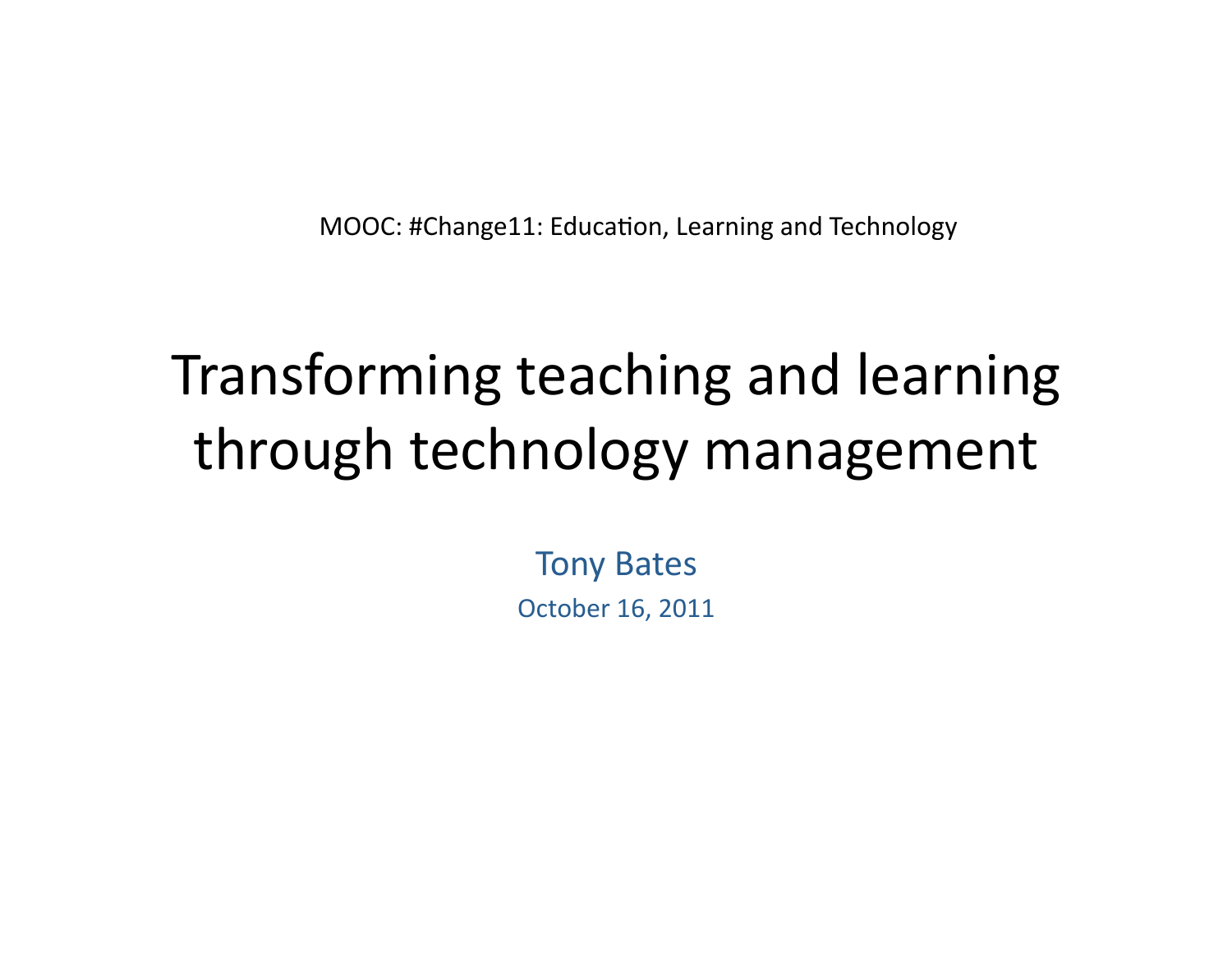### **Overview**

- Importance of technology for teaching
- Need for management, which includes:
	- Leadership and planning
	- Organizational structure
	- Quality assurance
	- Resource management
	- Removing barriers to change
- Conclusions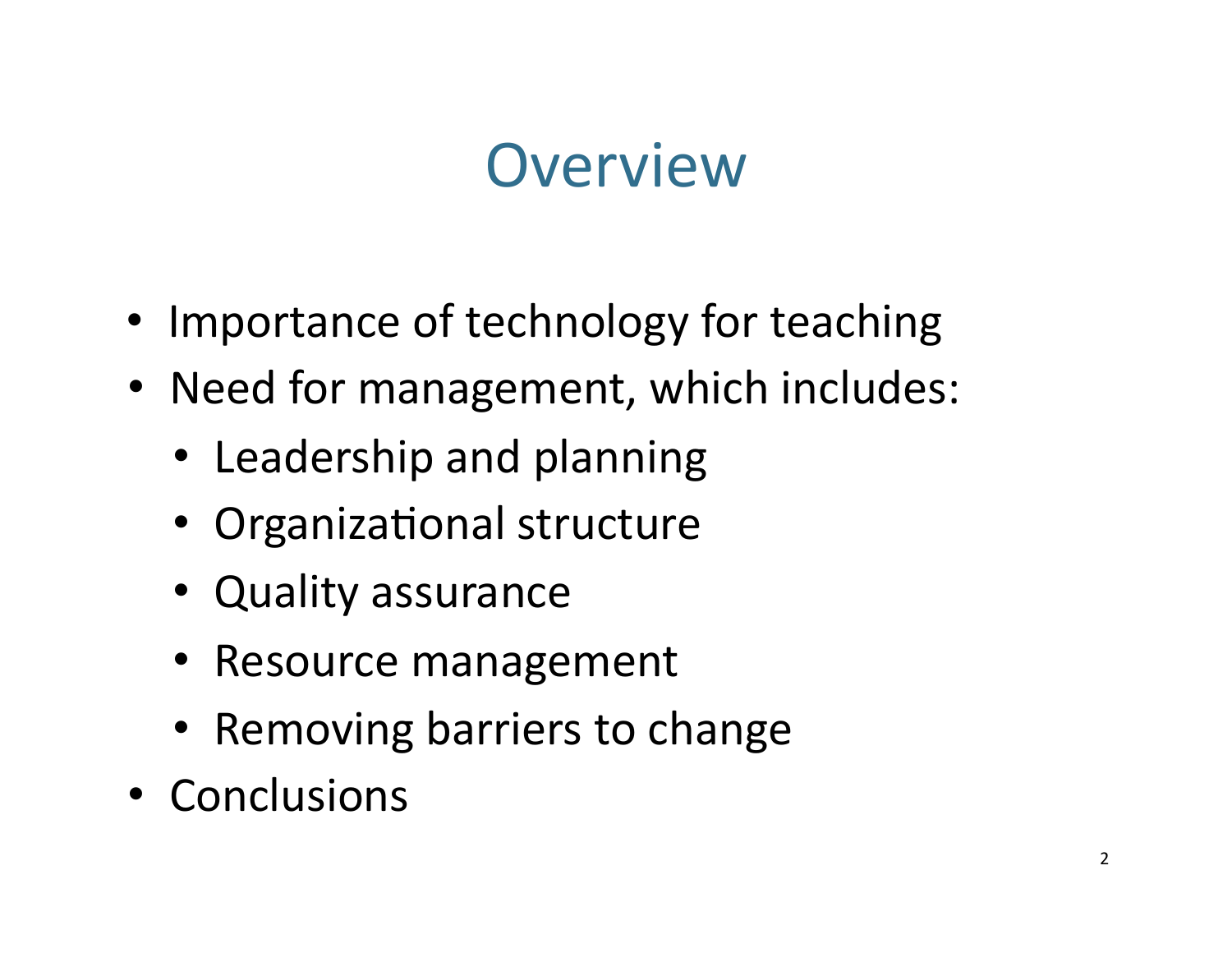## Questions

- 1. Has HE teaching changed much in the last 100 years?
- 2. Is the current model the best for  $21^{st}$   $\odot$ ?
- 3. Should technology *enhance* the current teaching model or *transform* it?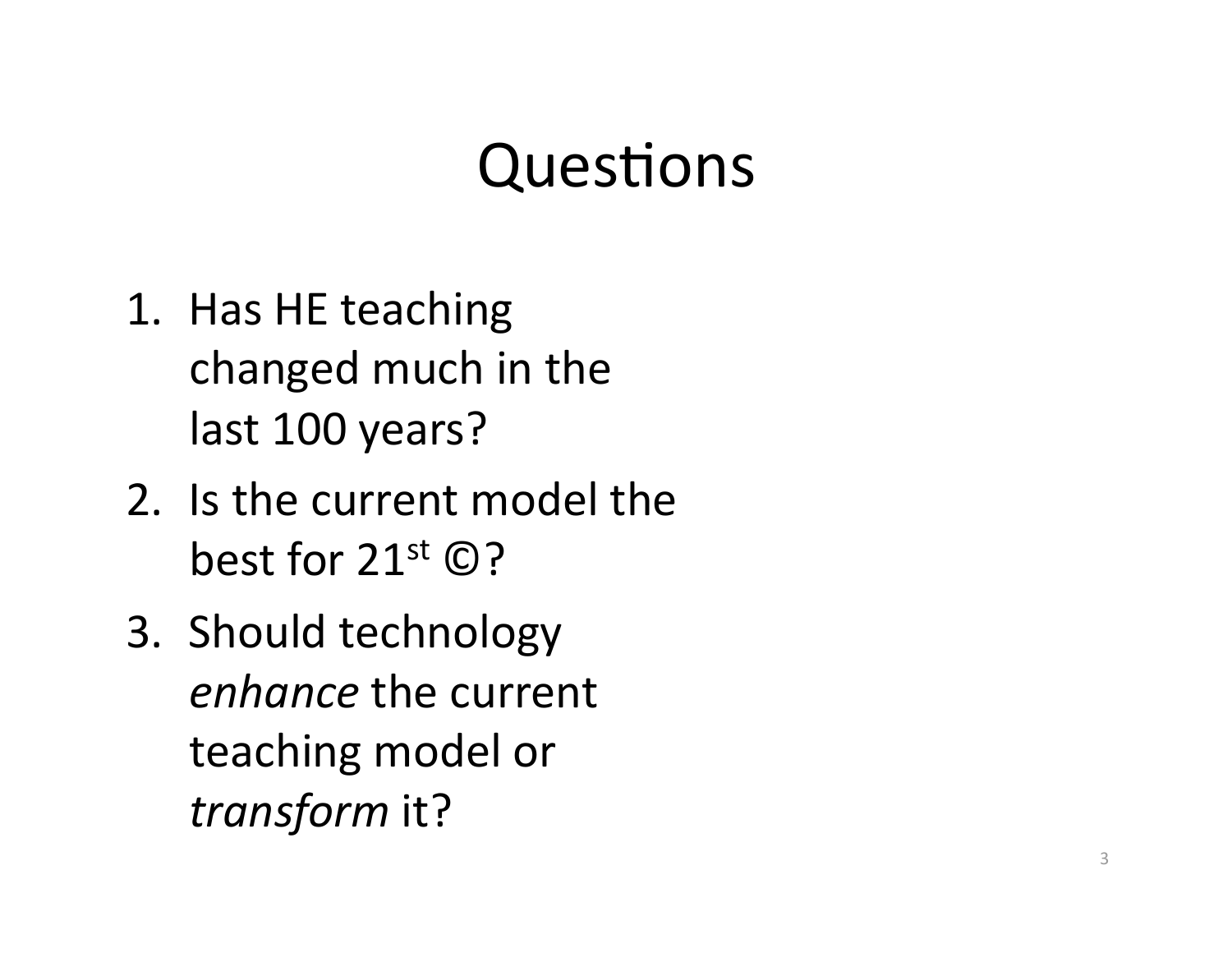# The importance of technology

- ◆ Changes in HE
- Importance of digital technology
- Learners have more control
- Basic delivery model unchanged since 19th ©
- Need to rethink how we teach in HE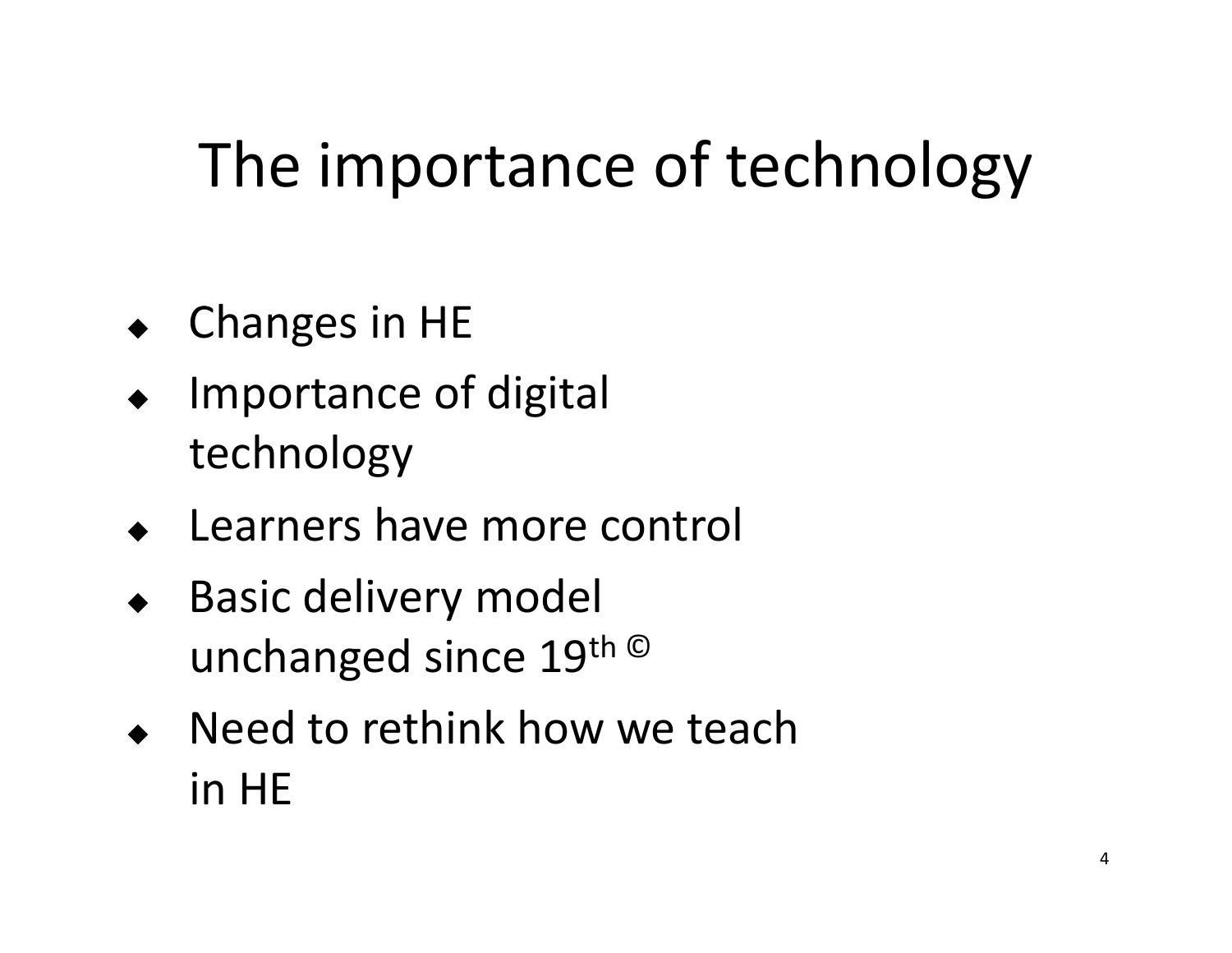## Current practice

- Technology management in 36 institutions: 11 case studies
- Very different approaches
- Also some common features
- $\leftarrow$  Ranked institutions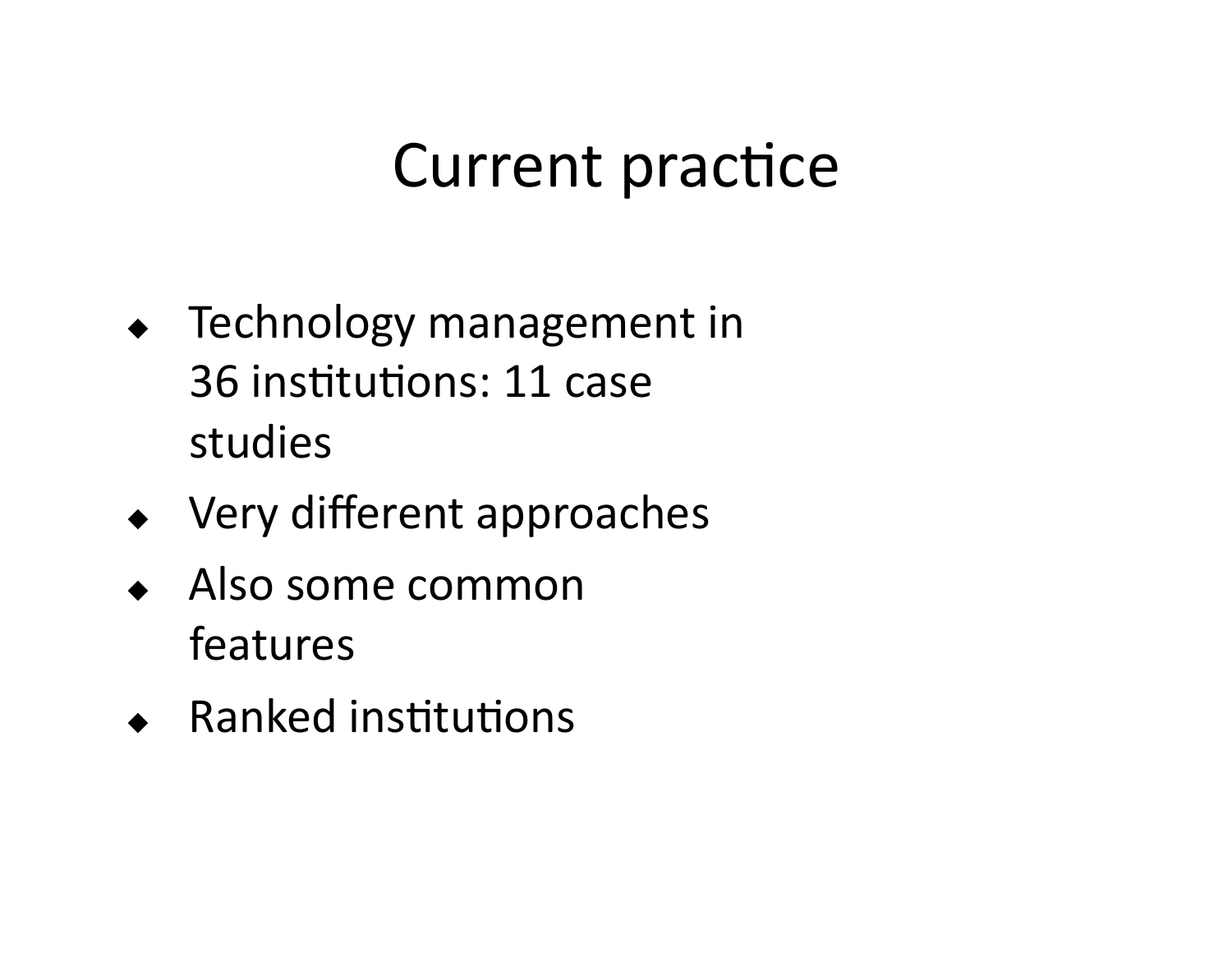# Current practice

Main goals for technology:

- Modern IT infrastructure
- ERP systems for admin
- Enhance classroom teaching
- $\triangleleft$  ≤ fully online (10-20%)
- LMSs main technology
- V. conservative  $+$  adding cost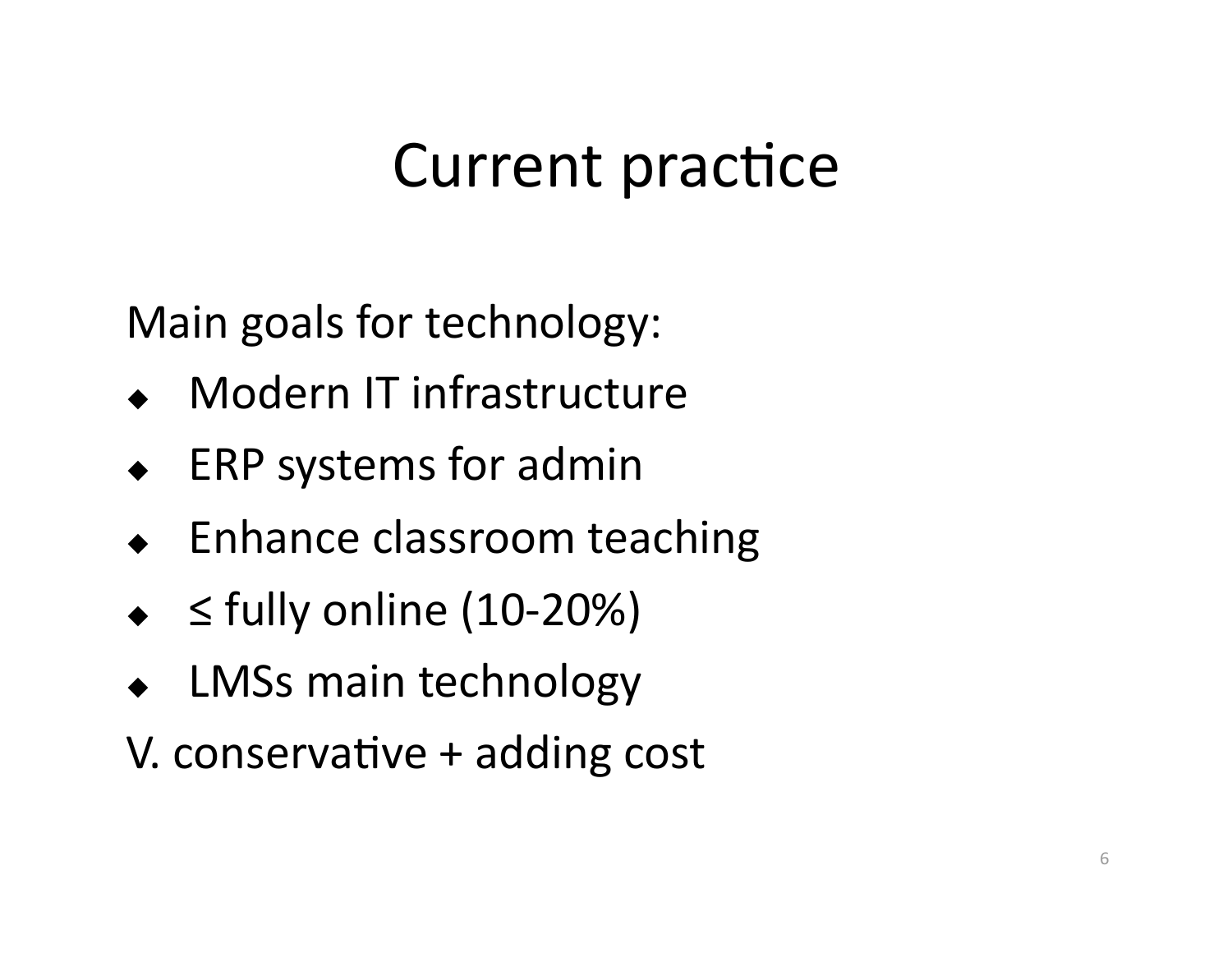### Questions

- 1. Do you have a strategic and an academic plan?
- 2. Do you have an e‐learning plan? Integrated or separate?
- 3. At what level is such planning done?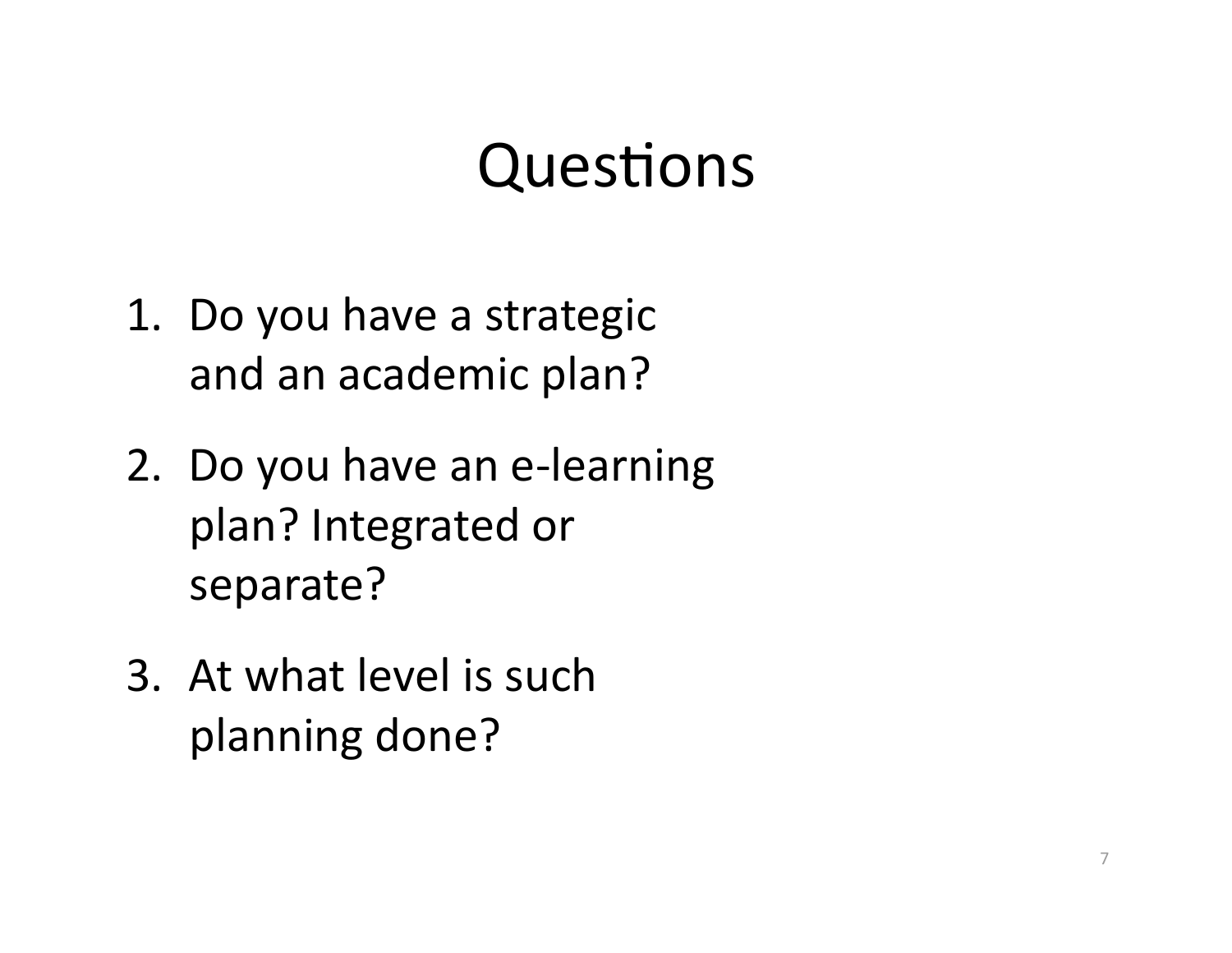# Leadership and planning

#### Senior management team critical

For learning technologies:

- ◆ Shared vision
- ◆ Set measurable strategic goals
- Develop governance mechanisms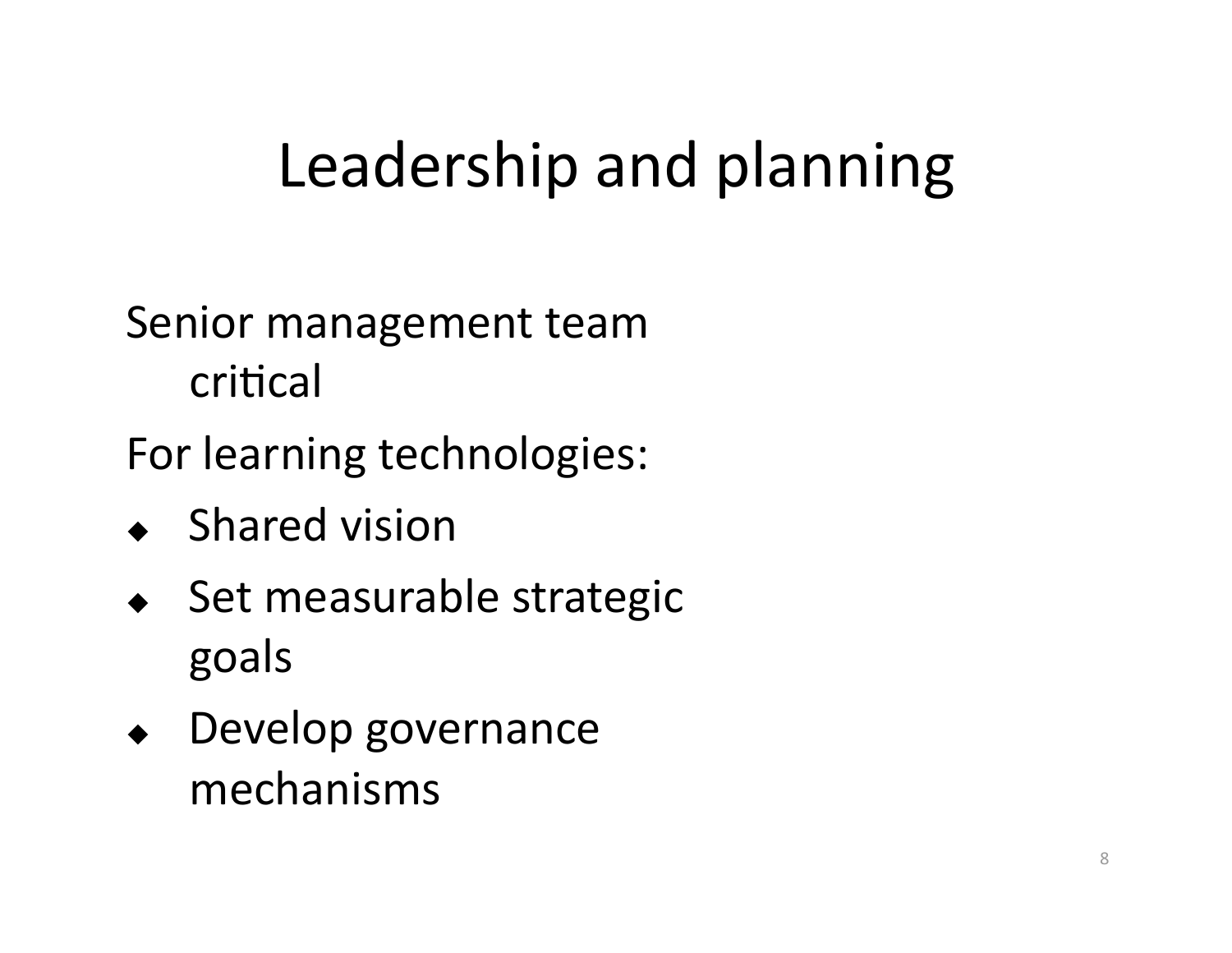# Leadership and planning

Goals (examples):

- ◆ Flexible delivery
- $\triangleleft$  21<sup>st</sup> century skills
- ◆ Subject-relevant IT skills/ knowledge
- Improving cost-effectiveness
- Goals need to be communicated and resourced; need for a plan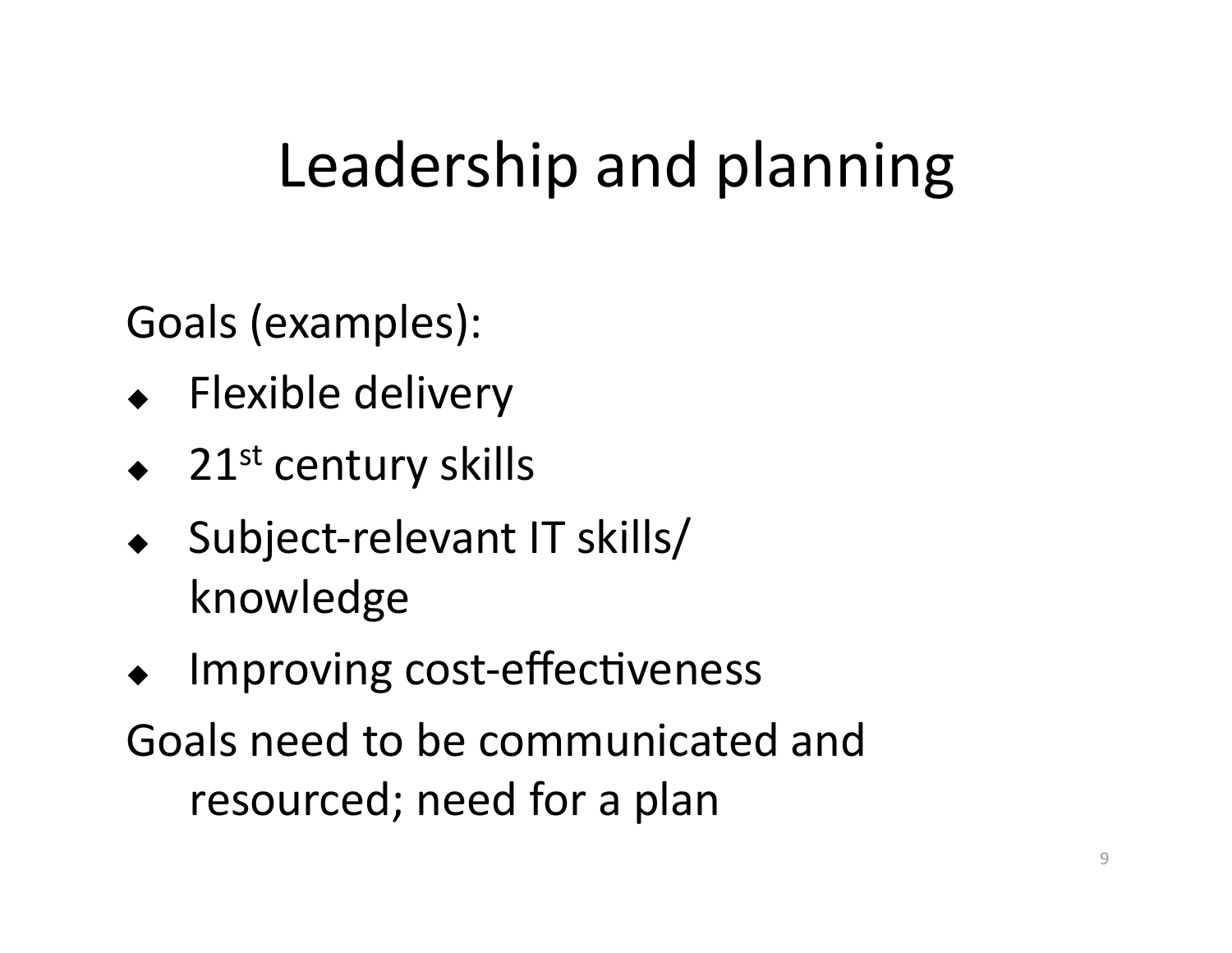# Leadership and planning

Planning for LTs at several levels:

- $\bullet$  Institutional
- $\bullet$  Schools/Faculties
- Program

Strategic thinking vs

detailed plans

- Visioning for instructors
- **LT Centres**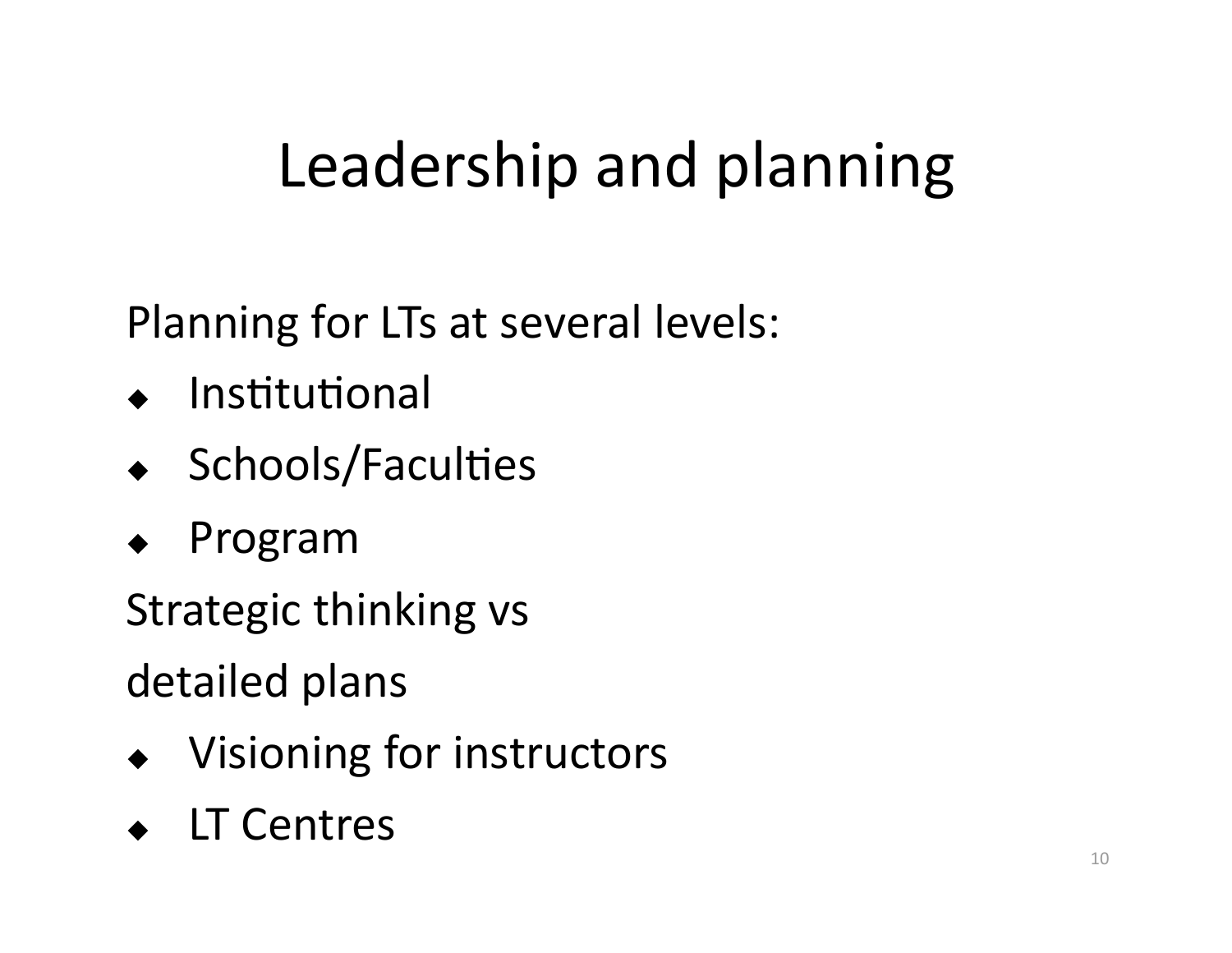# Organization: case-study results

- Projects not part of broad strategy
- $\bullet$  Committees with weak mandates
- ◆ Growth of LT support units
- Gaps and duplication
- Instructors decide on use of technology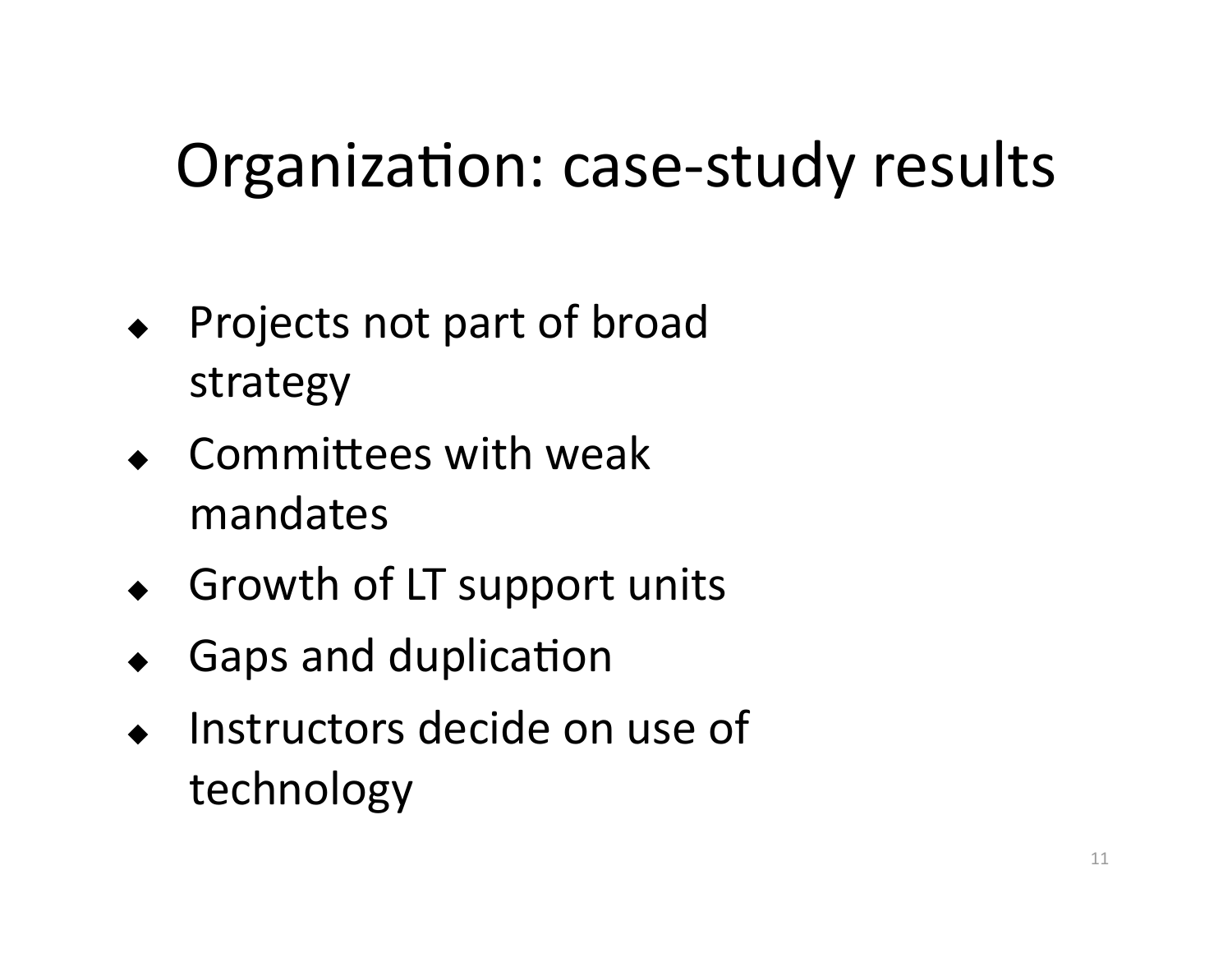# Organization: best practices

- 1. High‐level technology committee with subcommittees
- 2. Clear mandates for committees, schools, LT centre(s), instructors: who can decide/do what
- 3. Formal communication channels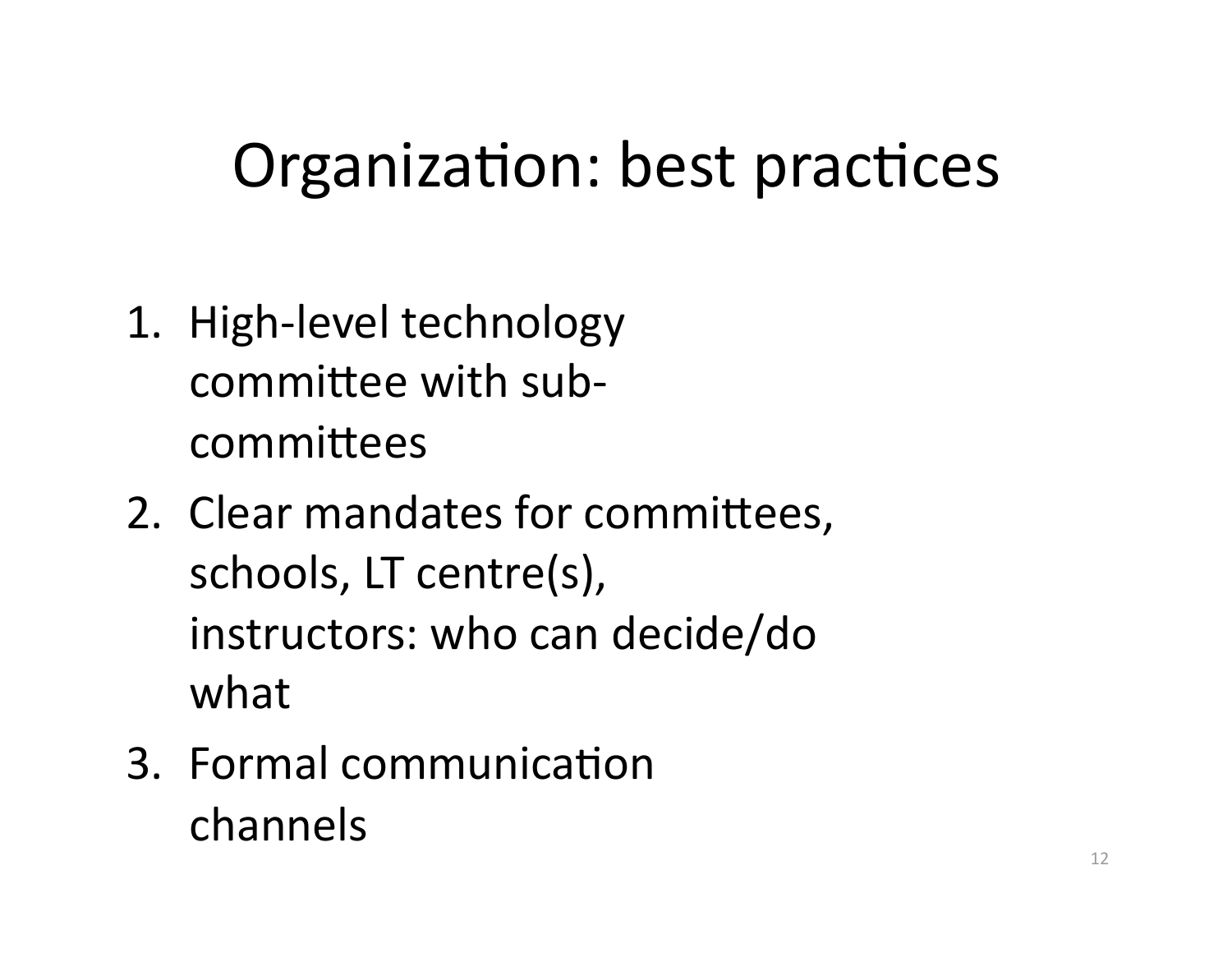# Organization: best practices

- Choice of 'core' technologies for teaching: program level
- $\bullet$  Innovation: three stage process:
	- Exploration
	- Pilot and evaluation
	- Adoption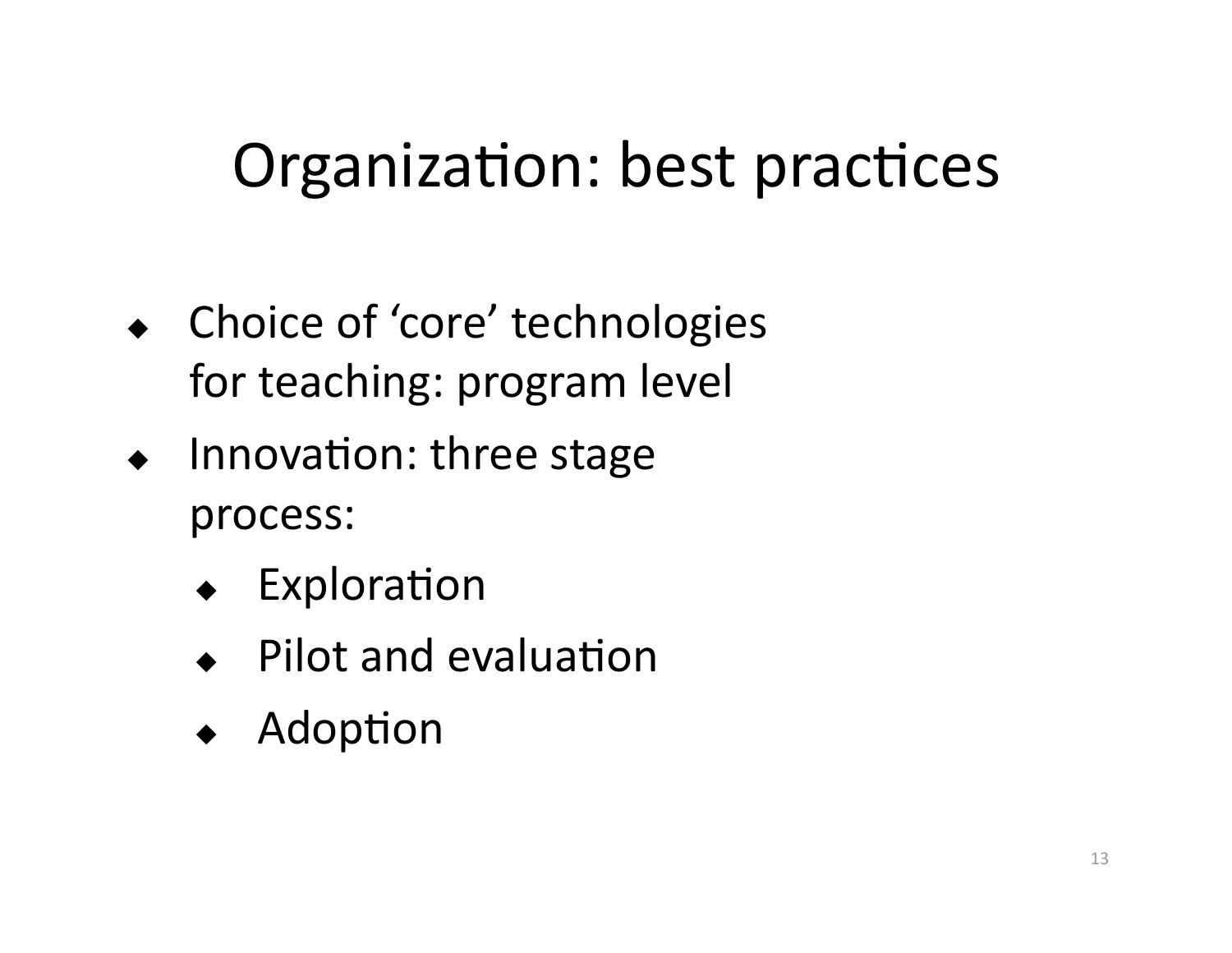### Governance: lessons from case studies

- Technology permeates organization
- Line management/silos inappropriate
- $\leftarrow$  Collective decision-making
- Clear mandates needed
- $\triangleleft$  Senior admin + CIO to monitor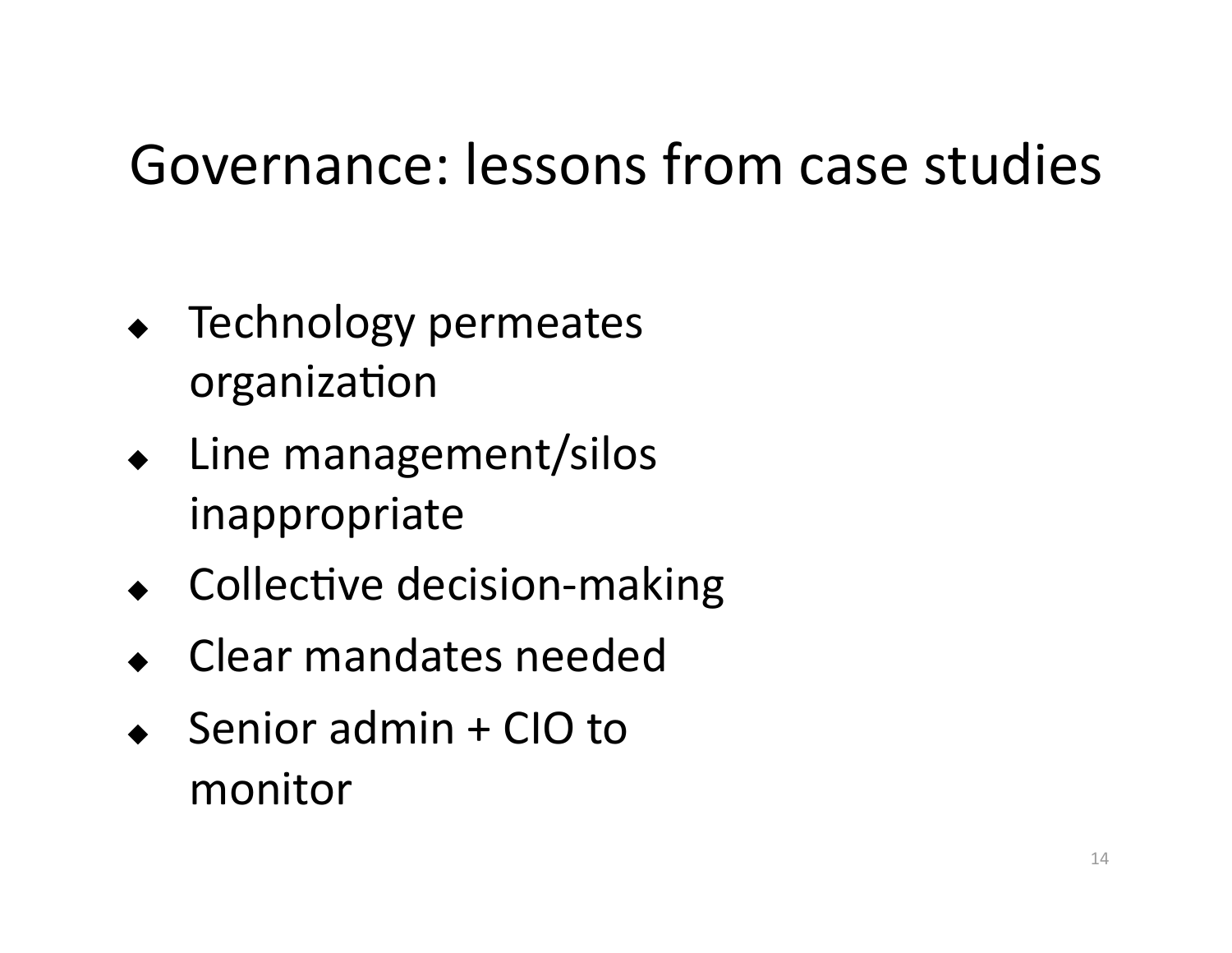### Integrated planning and governance



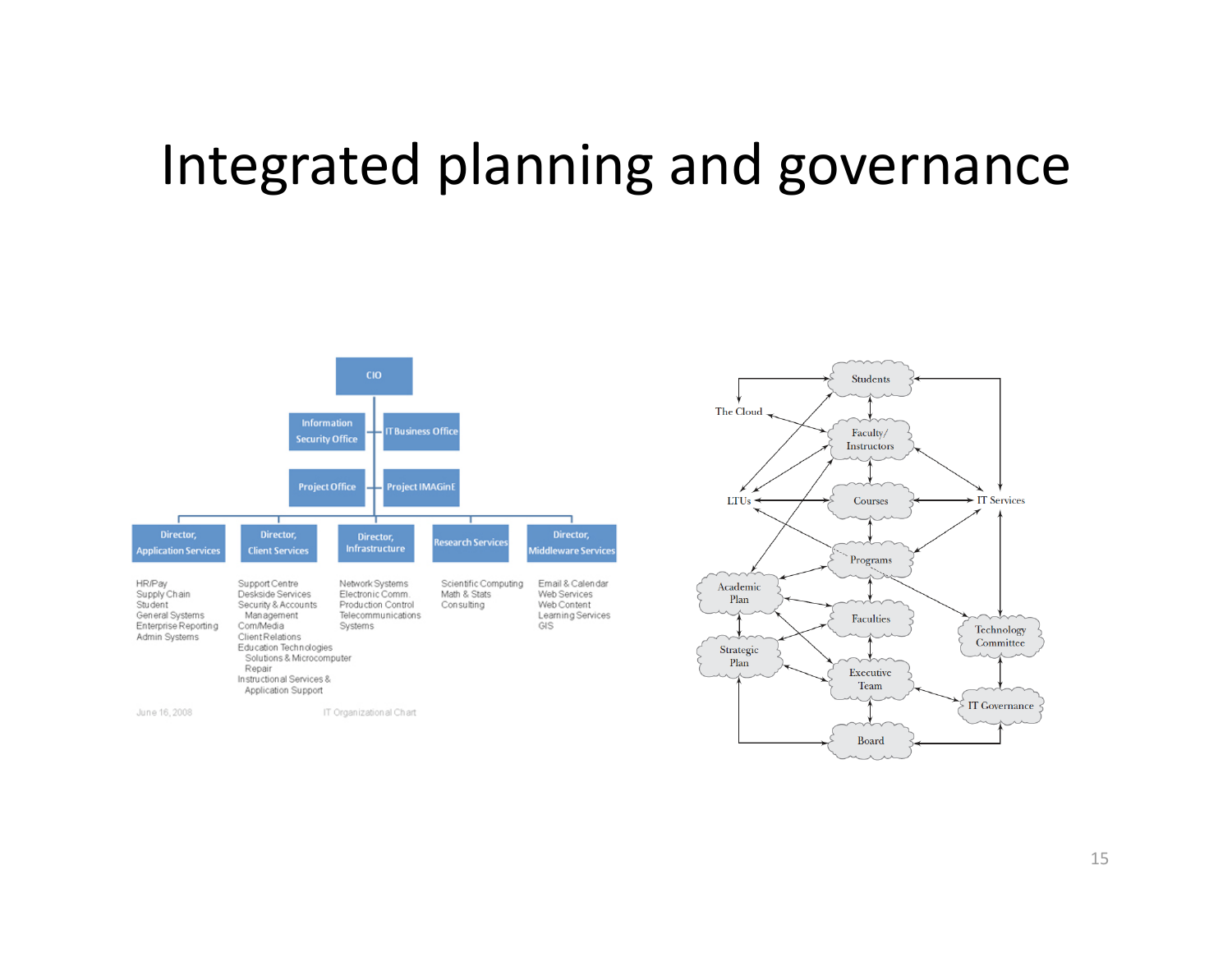### New model of governance

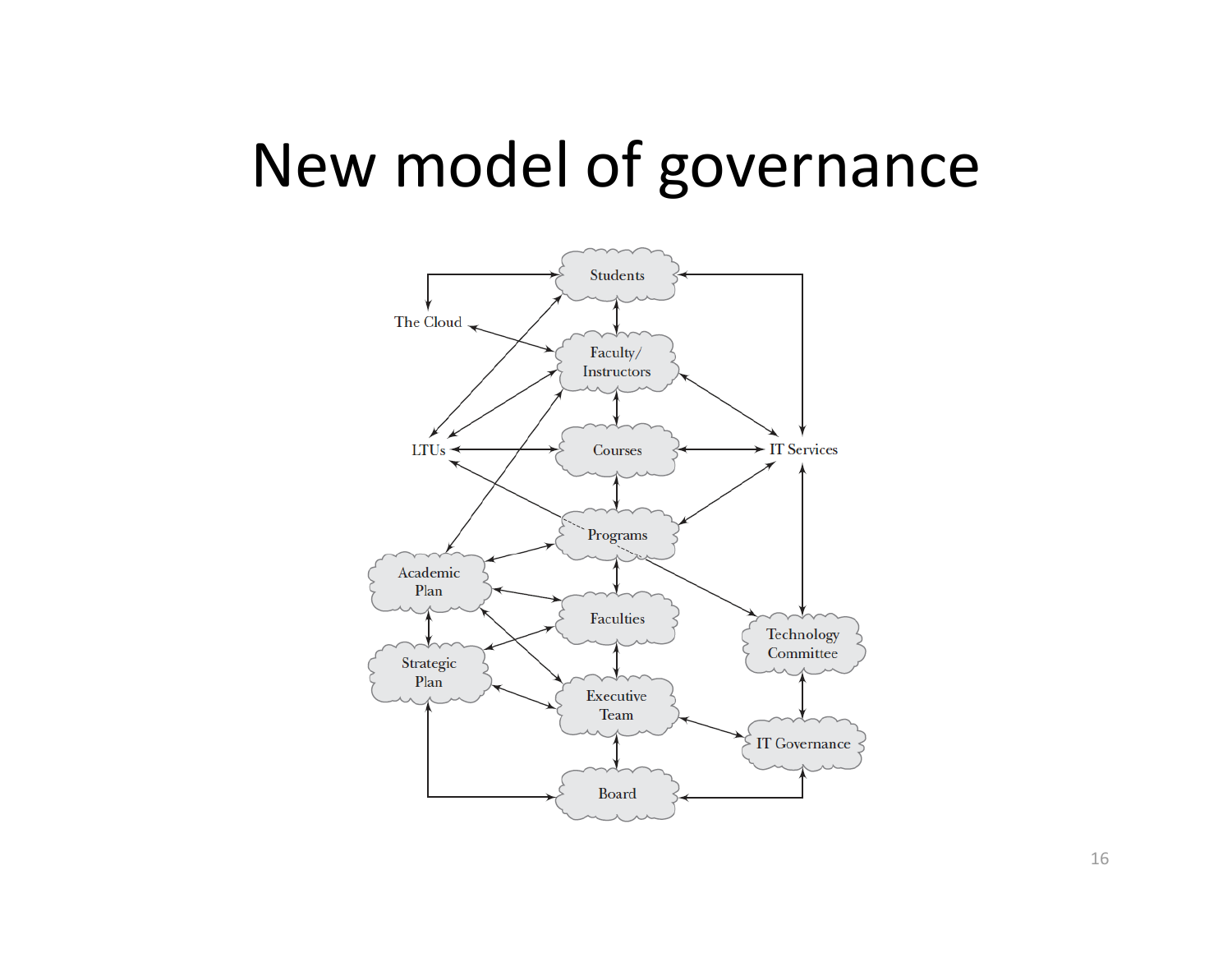# Quality assurance: best practices

- ◆ Standard program approval process
- Follow guidelines on best practices for e‐learning
- $\leftarrow$  Program teams decide what will be taught and how
- $\bullet$  Instructors work with instructional and media designers
- Evaluate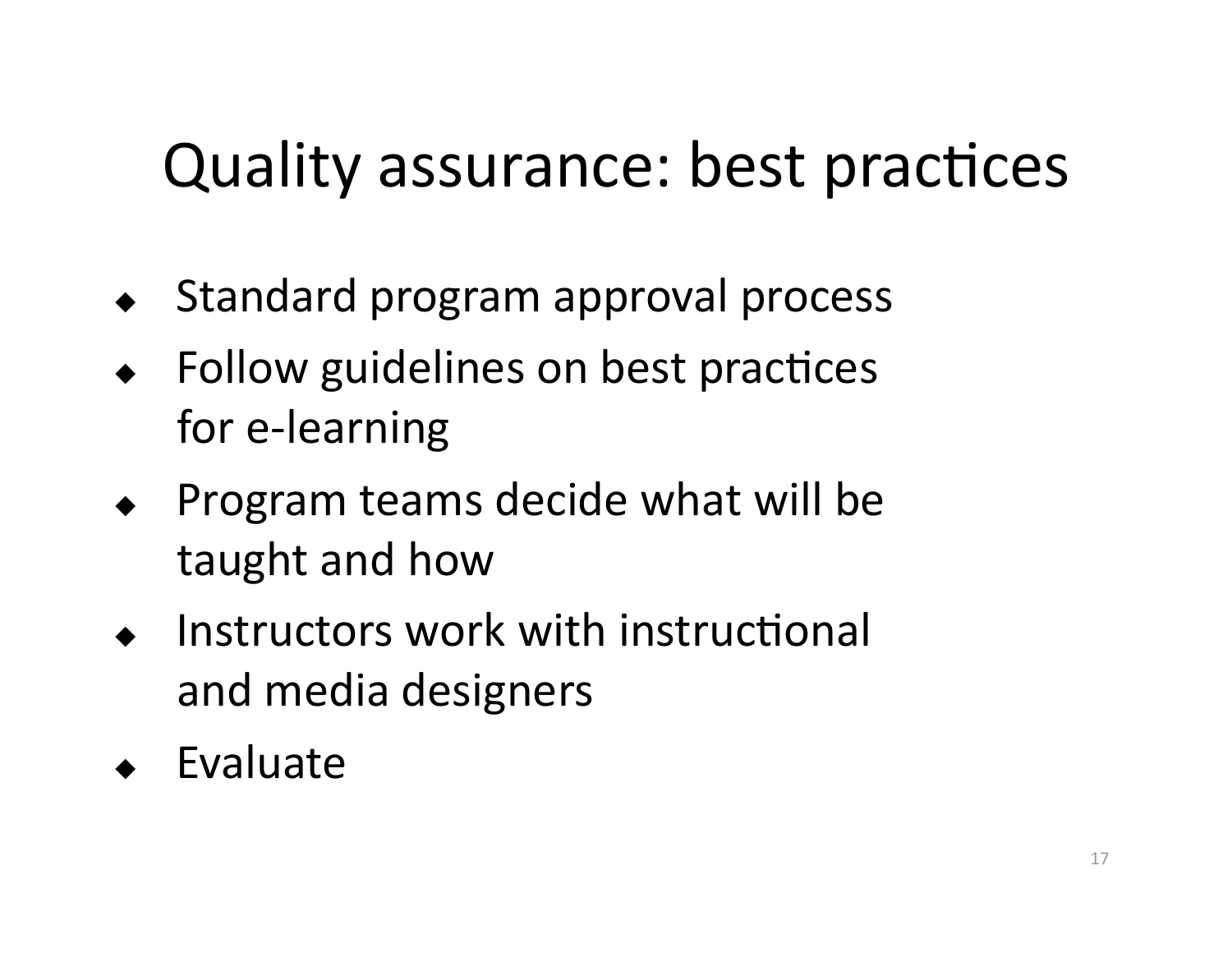#### Questions

What's the cost of an online course compared with a classroom course?

What are the important factors that influence the cost of online courses?

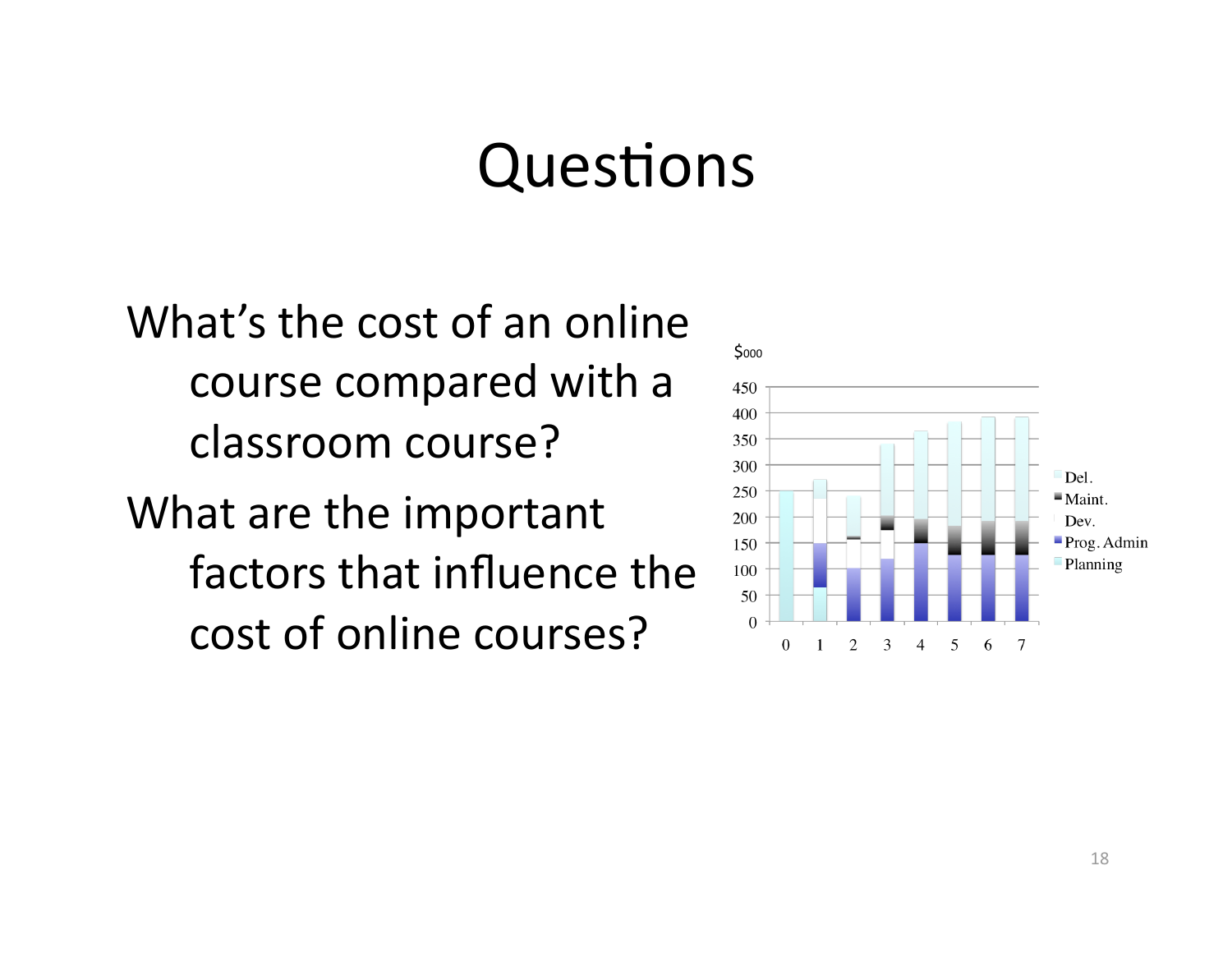#### Resources

Costs not known Two main costs: instructor time + instructor support (LTUs) Main factors: course design; no. of students; method of working

Costs going up: technology an add‐on

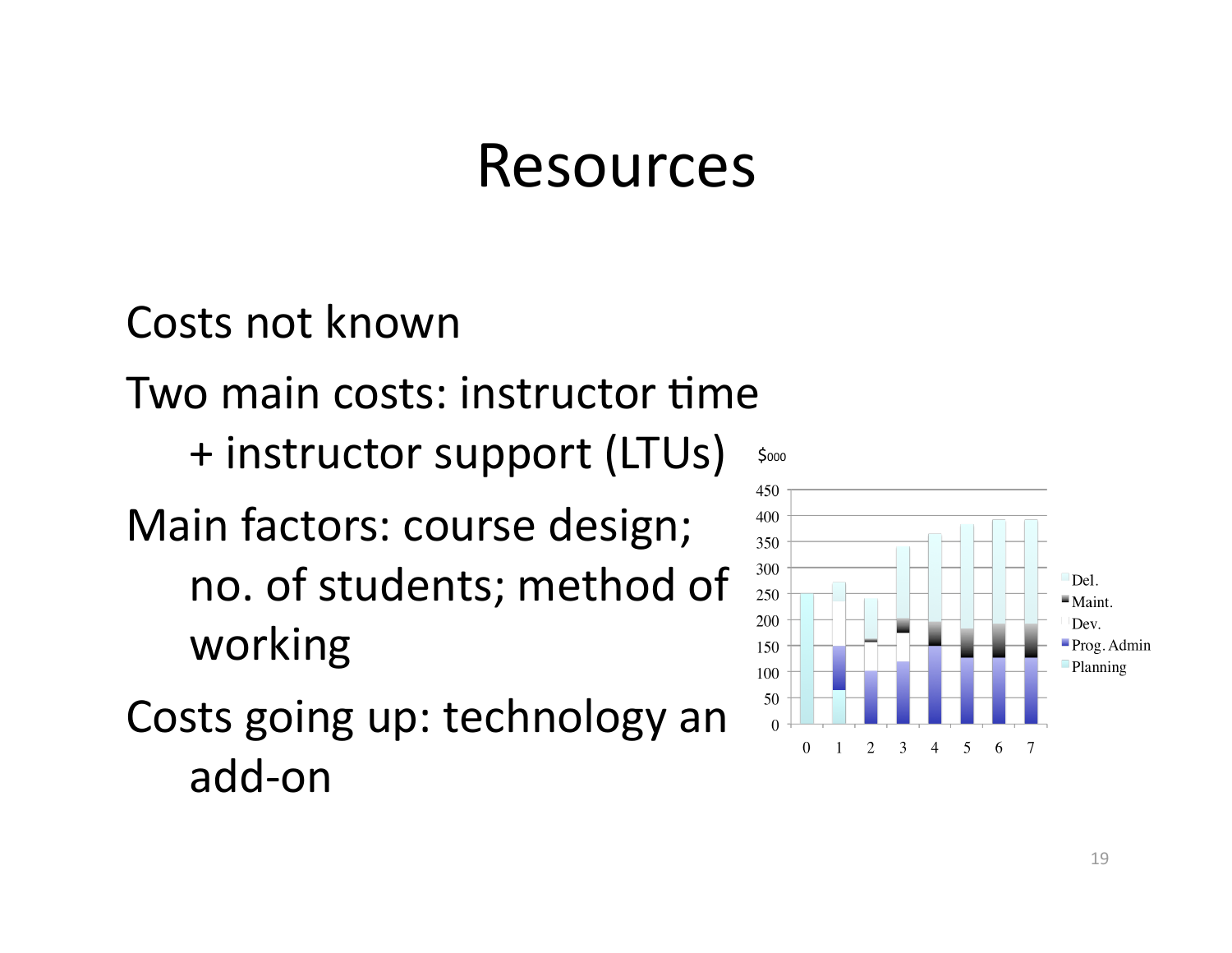### Resources

Ways to control costs:

- Course redesign:
	- Replace existing activities
	- Transfer 'work' to students
	- **OER<sub>s</sub>**
- ◆ Pre-service instructor training

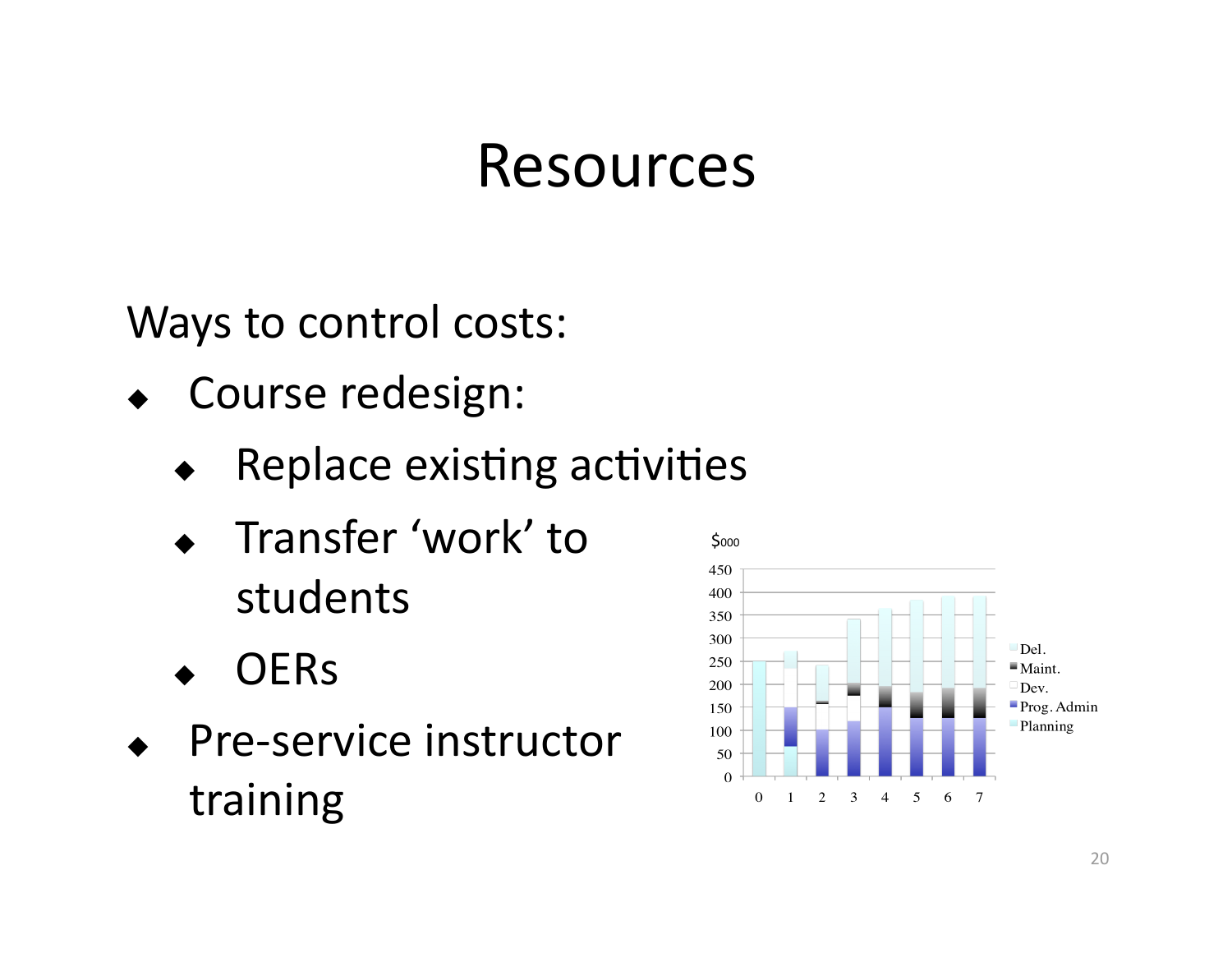## Barriers to change

- HE 'culture', especially the Socratic myth
- Reward system
- ◆ Lack of pre-service training in teaching for instructors
- ◆ Lack of training for administrators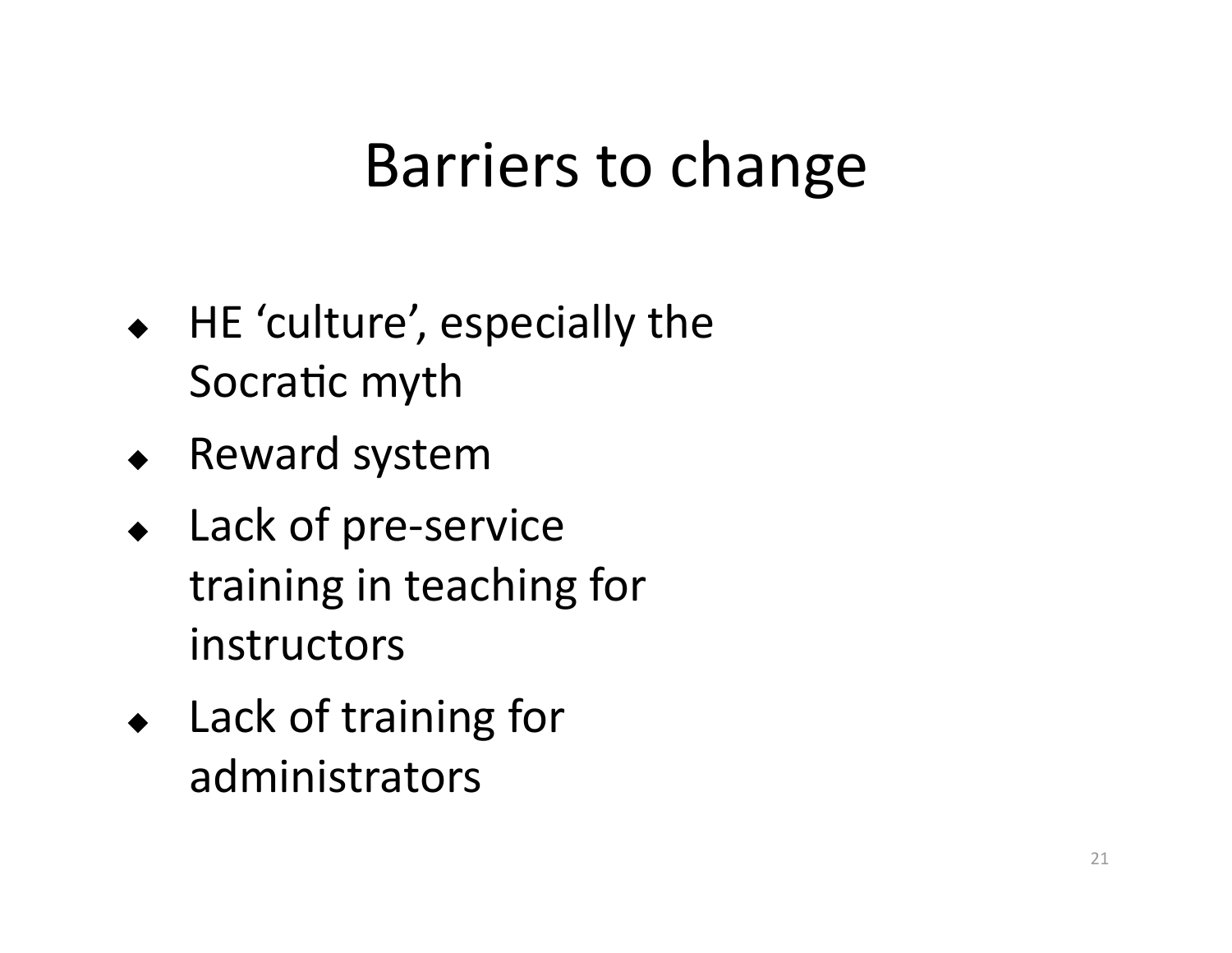## Questions

- 1. Does the existing classroom model have to change? If so, why?
- 2. How can technology help or does it make it worse?
- 3. What can you do to bring about the necessary changes?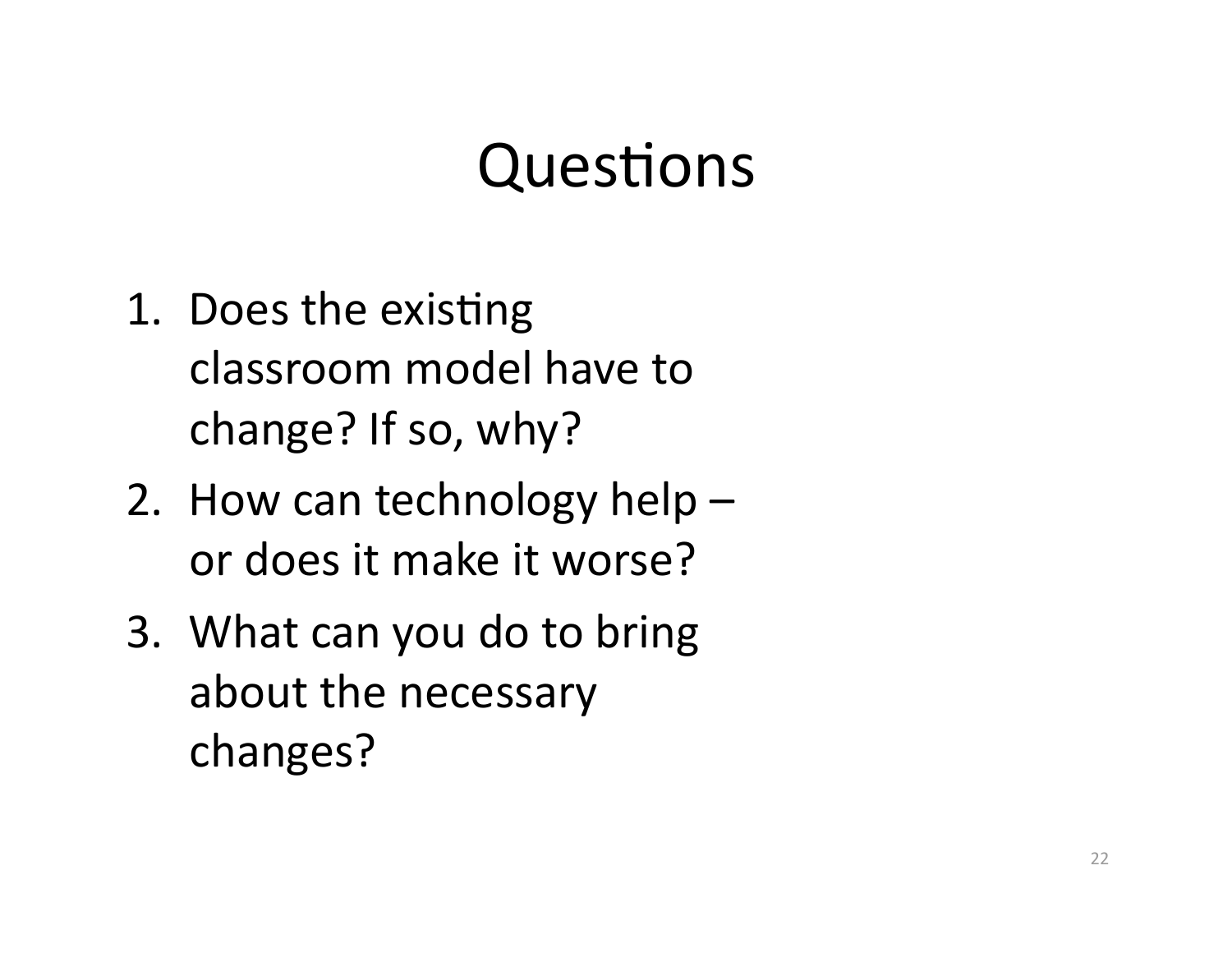### The ultimate questions

1. Can universities or colleges change from within, or do we need new institutions for 21st century learning?

2. What would reformed or new universities/colleges look like?

#### This is the topic of this week's MOOC